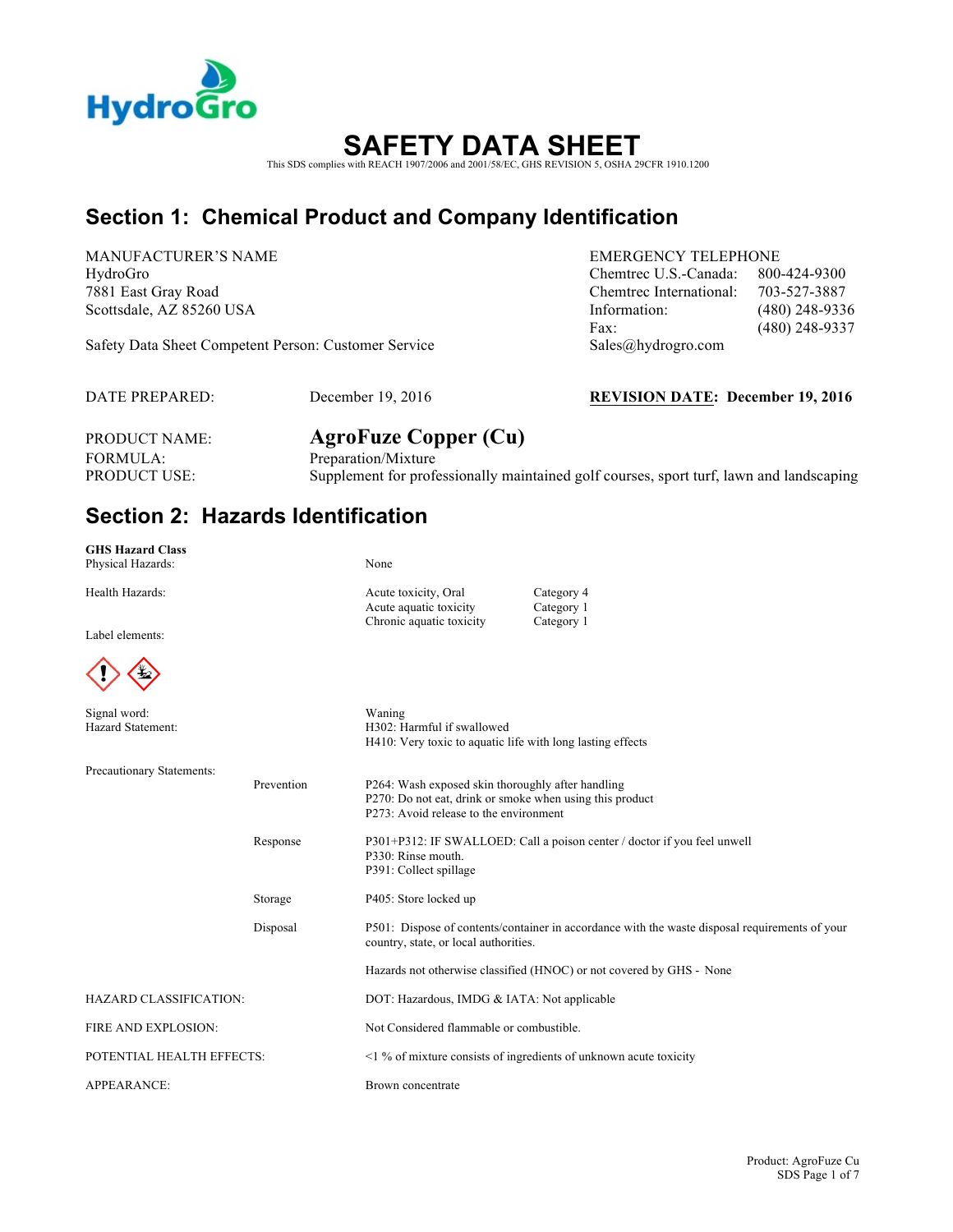

| Component   | Health | Tammability | <b>Reactivity</b> | Special     |
|-------------|--------|-------------|-------------------|-------------|
|             | (Blue) | (Red        | (Yellow)          | (White)     |
| AgroFuze Cu |        |             |                   | $- - - - -$ |

## **Section 3: Composition, Information on Ingredients**

| <b>PRODUCT</b><br><b>COMPOSITION</b> | <b>APPROX</b><br>$\frac{6}{9}$ | CAS<br>NO. | <b>EC NUMBER</b> | <b>CANADA</b><br>DSL |
|--------------------------------------|--------------------------------|------------|------------------|----------------------|
| Copper Oxichloride                   | < 60                           | 1332-40-7  | none             | N                    |
| Water                                | < 40                           | 7732-18-5  | 231-791-2        |                      |

Some items on this SDS may be designated as trade secrets (TS). Bonafide requests for disclosure of trade secret information to medical personnel must be made in accordance with the provisions contained in 29 CFR 1910.1200 I 1-13.

### **Section 4: First Aid Measures**

#### **Description of First Aid Measures**

| Inhalation                                                  | If inhaled, remove to fresh air. Get medical attention immediately. Keep patient<br>warm. Seek immediate medical advice                                                                                                                    |
|-------------------------------------------------------------|--------------------------------------------------------------------------------------------------------------------------------------------------------------------------------------------------------------------------------------------|
| <b>Skin Contact</b>                                         | Wash with soap and water. Seek immediate medical advice                                                                                                                                                                                    |
| Eye Contact                                                 | Immediately flush eyes with plenty of water for at least 15 minutes, keeping<br>evelids open check for and remove any contact lenses. Then consult a doctor                                                                                |
| Ingestion                                                   | Wash out mouth with water. If material has been swallowed and the exposed<br>person is conscious, give small quantities of water to drink. Do not induce<br>vomiting unless directed to do so by medical personnel. Seek medical treatment |
| Most important symptoms and effects, both acute and delayed |                                                                                                                                                                                                                                            |
| Symptoms/Injuries after Inhalation                          | May give off gas, vapor or dust that is very irritating or corrosive to the respiratory                                                                                                                                                    |

| Symptoms/Injuries after Inhalation   | May give off gas, vapor or dust that is very irritating or corrosive to the respiratory<br>system. Exposure to decomposition products may cause a health hazard. Serious<br>effects may be delayed following exposure. |
|--------------------------------------|------------------------------------------------------------------------------------------------------------------------------------------------------------------------------------------------------------------------|
| Symptoms/Injuries after Skin Contact | Causes skin irritation                                                                                                                                                                                                 |
| Symptoms/Injuries after Eye Contact  | Causes serious eye irritation                                                                                                                                                                                          |
| Symptoms/Injuries after Ingestion    | Drink lots of water. Call doctor immediately.                                                                                                                                                                          |

#### **Indication of any immediate medical attention and special treatment needed**

No further relevant information available

#### **General Information**

Take off all contaminated clothing immediately. If you feel unwell, seek medical advice (show the label where possible. Ensure that medical personnel are aware of the material(s) involved and take precautions to protect themselves. Show this safety data sheet to the doctor in attendance. Wash contaminated clothing before reuse.

# **Section 5: Fire-fighting Measures**

| Suitable extinguishing media                          | Product is not flammable. Use firefighting measures that suit the<br>surrounding fire.                                      |
|-------------------------------------------------------|-----------------------------------------------------------------------------------------------------------------------------|
| Unsuitable extinguishing media                        | None                                                                                                                        |
| Special hazards arising from the substance or mixture | If this product is involved in a fire, the following can be released: carbon<br>monoxide, carbon dioxide, and calcium oxide |
| <b>Protective actions fire-fighters</b>               | Promptly isolate the scene by removing all persons from the vicinity of<br>the incident if there is a fire.                 |
| Firefighting equipment/instructions                   | Self-contained breathing apparatus and full protective clothing must be<br>worn in case of fire.                            |
| <b>Specific Methods</b>                               | Use standard firefighting procedures and consider the hazards of the<br>other involved materials.                           |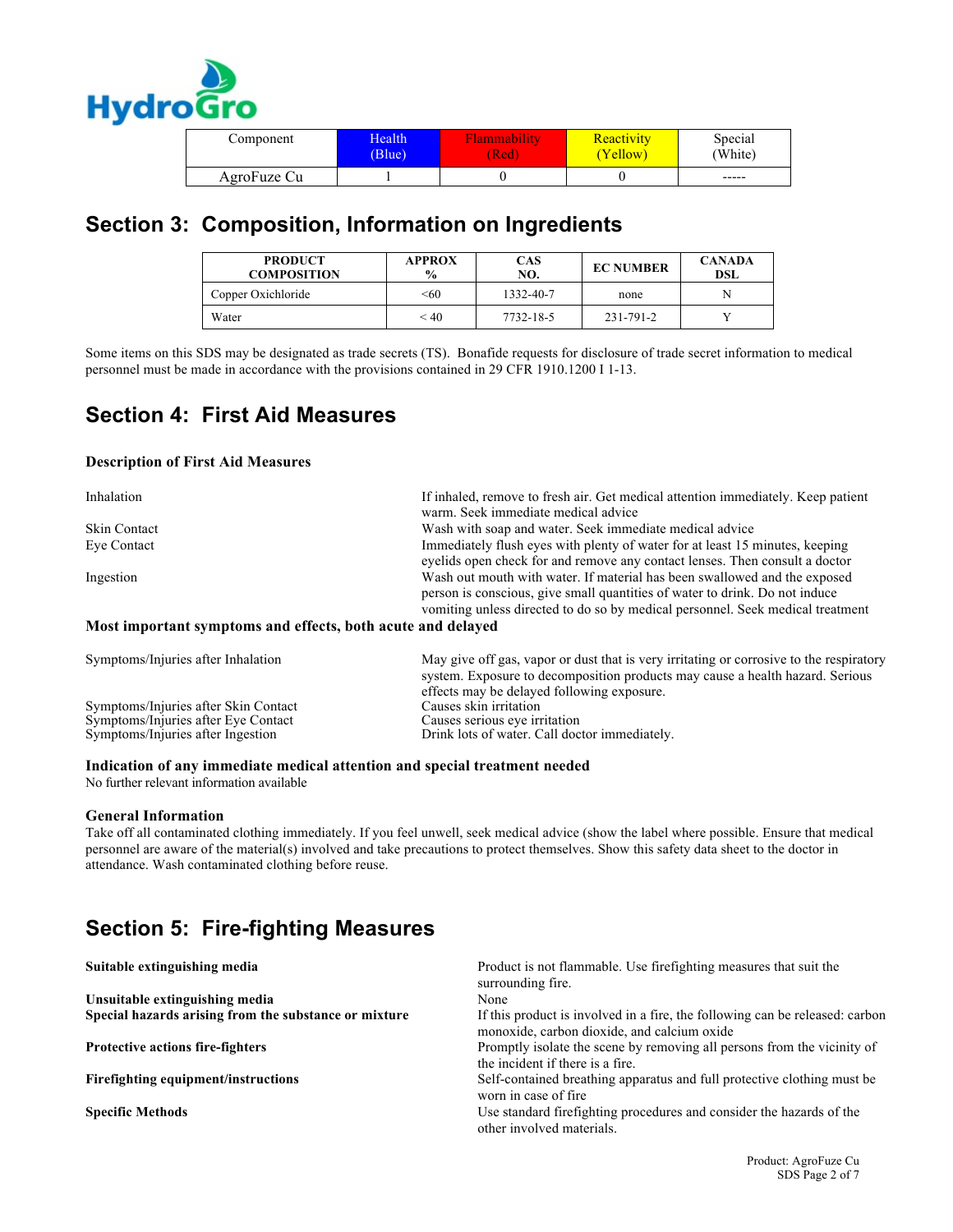

## **Section 6: Accidental Release Measures**

| Personal precautions, protective<br>equipment and emergency procedures | Wear protective equipment. Keep unprotected persons away. Ensure adequate ventilation |
|------------------------------------------------------------------------|---------------------------------------------------------------------------------------|
| <b>Methods and materials for</b><br>containment and cleaning up        | Dispose of contaminated material as waste according to section 13                     |
| <b>Environmental precautions</b>                                       | Do not allow product to reach sewage system or any water course.                      |

## **Section 7: Handling and Storage**

| <b>Precautions for safe handling</b>                            | Put on appropriate personal protective equipment (see section 8) Do not get in eyes or on<br>skin or clothing. Do not ingest. Keep in the original container or an approved alternative<br>made from a compatible material, keep tightly closed when not in use. Empty containers                                                                                                 |
|-----------------------------------------------------------------|-----------------------------------------------------------------------------------------------------------------------------------------------------------------------------------------------------------------------------------------------------------------------------------------------------------------------------------------------------------------------------------|
| Conditions for safe storage, including<br>any incompatibilities | retain product residue and can be hazardous. Do not reuse container.<br>Store in accordance with local regulations. Store in original container protected from direct<br>sunlight in a dry, cool well ventilated area, away from incompatible materials (see section<br>10) and food and drink. Store locked up. Keep container tightly closed and sealed until<br>ready for use. |

**Specific uses** This product is intended to be used for foliar applications.

### **Section 8: Exposure Controls/Personal Protection**

#### **Occupational exposure limits**

| <b>PRODUCT</b>                                                                                                                    | <b>COMPOSITION</b> | <b>ACCGIH TLV</b>                                                                                                                                                                                                                                         | <b>OSHA PEL</b>                                               | <b>NIOSH</b><br><b>REL</b> |
|-----------------------------------------------------------------------------------------------------------------------------------|--------------------|-----------------------------------------------------------------------------------------------------------------------------------------------------------------------------------------------------------------------------------------------------------|---------------------------------------------------------------|----------------------------|
|                                                                                                                                   | Copper Oxichloride |                                                                                                                                                                                                                                                           |                                                               | $1 \text{ mg/m}^3$ TWA     |
| <b>Biological limit values</b>                                                                                                    |                    |                                                                                                                                                                                                                                                           | No biological exposure limits noted for the ingredients.      |                            |
| Appropriate engineering controls                                                                                                  |                    | If user operations generate dust, fumes, gas vapor, or miss use process enclosures local<br>exhaust ventilation or other engineering controls to keep worker exposure to airborne<br>contaminants below any recommended or statutory limits.              |                                                               |                            |
|                                                                                                                                   |                    | Individual protection members, such as personal protective equipment                                                                                                                                                                                      |                                                               |                            |
| <b>Eye/face protection</b>                                                                                                        |                    | Safety eyewear complying with an improved standard should be used when a risk<br>assessment indicates this is necessary to avoid exposure to liquid splashes, mists, gases or<br>dust. Recommended: Tightly-fitting googles                               |                                                               |                            |
| <b>Skin protection</b>                                                                                                            |                    |                                                                                                                                                                                                                                                           |                                                               |                            |
| <b>Hand protection</b><br>Wear appropriate chemical resistant gloves. Suitable gloves can be recommended by the<br>glove supplier |                    |                                                                                                                                                                                                                                                           |                                                               |                            |
| Other                                                                                                                             |                    | Wear perfect chemical resistant clothing                                                                                                                                                                                                                  |                                                               |                            |
| <b>Respiratory protection</b>                                                                                                     |                    | If engineering controls do not maintain airborne concentrations below recommended<br>exposure limits (where applicable) or to an acceptable level (in countries where exposure<br>limits have not been established), an approved respirator must be worn. |                                                               |                            |
| <b>Thermal hazards</b>                                                                                                            |                    |                                                                                                                                                                                                                                                           | Wear appropriate thermal protective clothing, when necessary. |                            |
| <b>General hygiene considerations:</b>                                                                                            |                    |                                                                                                                                                                                                                                                           |                                                               |                            |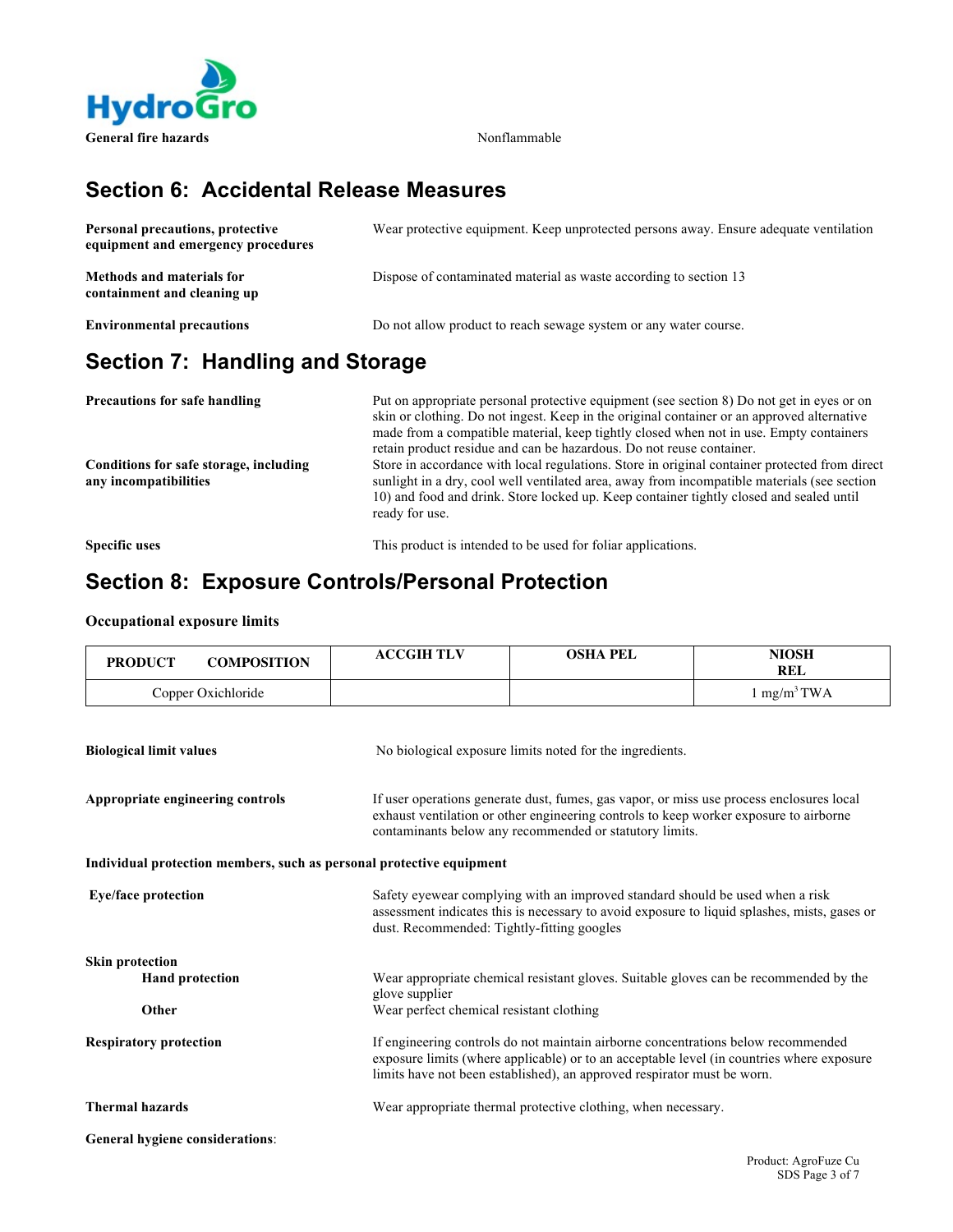

The usual precautionary measures for handling chemicals should be followed. Keep away from foodstuffs, beverages and feed. Remove all soiled and contaminated clothing immediately.

Wash hands before breaks and at the end of work. Avoid contact with the eyes and skin. Maintain an ergonomically appropriate working environment.

# **Section 9: Physical and Chemical Properties**

|                                              | <b>PRODUCT CRITERIA</b> |
|----------------------------------------------|-------------------------|
| APPEARANCE - COLOR:                          | <b>Blue Green</b>       |
| PHYSICAL STATE:                              | Suspension              |
| ODOR:                                        | Slight Odor             |
| <b>ODOR THRESHOLD</b>                        | No data available       |
| рH                                           |                         |
| MELTING POINT/FREEZING POINT:                | No data available       |
| INITIAL BOILING POINT AND BOILING RANGE:     | $>100^{\circ}$ C        |
| <b>FLASH POINT:</b>                          | No data available       |
| <b>EVAPORATION RATE:</b>                     | No data available       |
| FLAMMABILITY (Solid, gas)                    | Not flammable           |
| UPPER/LOWER FLAMMABILITY OR EXPLOSIVE LIMITS | Not Measured            |
| <b>VAPOR PRESSURE</b>                        | No data available       |
| VAPOR DENSITY $(AIR = 1)$                    | No data available       |
| RELATIVE DENSITY (@25 °C):                   | 1.60                    |
| SOLUBILITY(IES)                              | Soluble in water        |
| <b>OXIDIZING PROPERTIES</b>                  | No data available       |
| PARTITION COEFFICIENT: n-octanol/water       | No data available       |
| <b>AUTO IGNITION TEMPERATURE</b>             | No data available       |
| DECOMPOSITION TEMPERATURE                    | No data available       |
| VISCOSITY                                    | No data available       |

### **Section 10: Stability and Reactivity**

**Reactivity:** No information known<br> **Chemical Stability:** No information known<br>
Stable under recommer **Chemical Stability:** Stable under recommended conditions.<br> **Possibility of Hazardous Reactions:** Reacts violently with strong oxidizing a **Incompatibility (Materials to avoid):** Oxidizing agents Hazardous decomposition products: Acetic Acid fumes

Reacts violently with strong oxidizing agents **Conditions to Avoid:** No further relevant information available

### **Section 11: Toxicological Information**

Information on likely routes of exposure:

| Inhalation                                                                         | May cause irritation to the respiratory system. |
|------------------------------------------------------------------------------------|-------------------------------------------------|
| <b>Skin Contact</b>                                                                | Causes skin irritation                          |
| Eye Contact                                                                        | Causes serious eye irritation                   |
| Ingestion                                                                          | Do not swallow                                  |
| Symptoms related to the physical,<br>chemical and toxicological<br>characteristics | May cause respiratory irritation.               |

#### Information on toxicological effects

#### Acute Toxicity

| Product<br>Ingredient name | -<br>–<br>riteria<br><b>OXICITY</b> | $\overline{\phantom{0}}$<br>Information<br><b>OXICITY</b> |
|----------------------------|-------------------------------------|-----------------------------------------------------------|
| None                       |                                     |                                                           |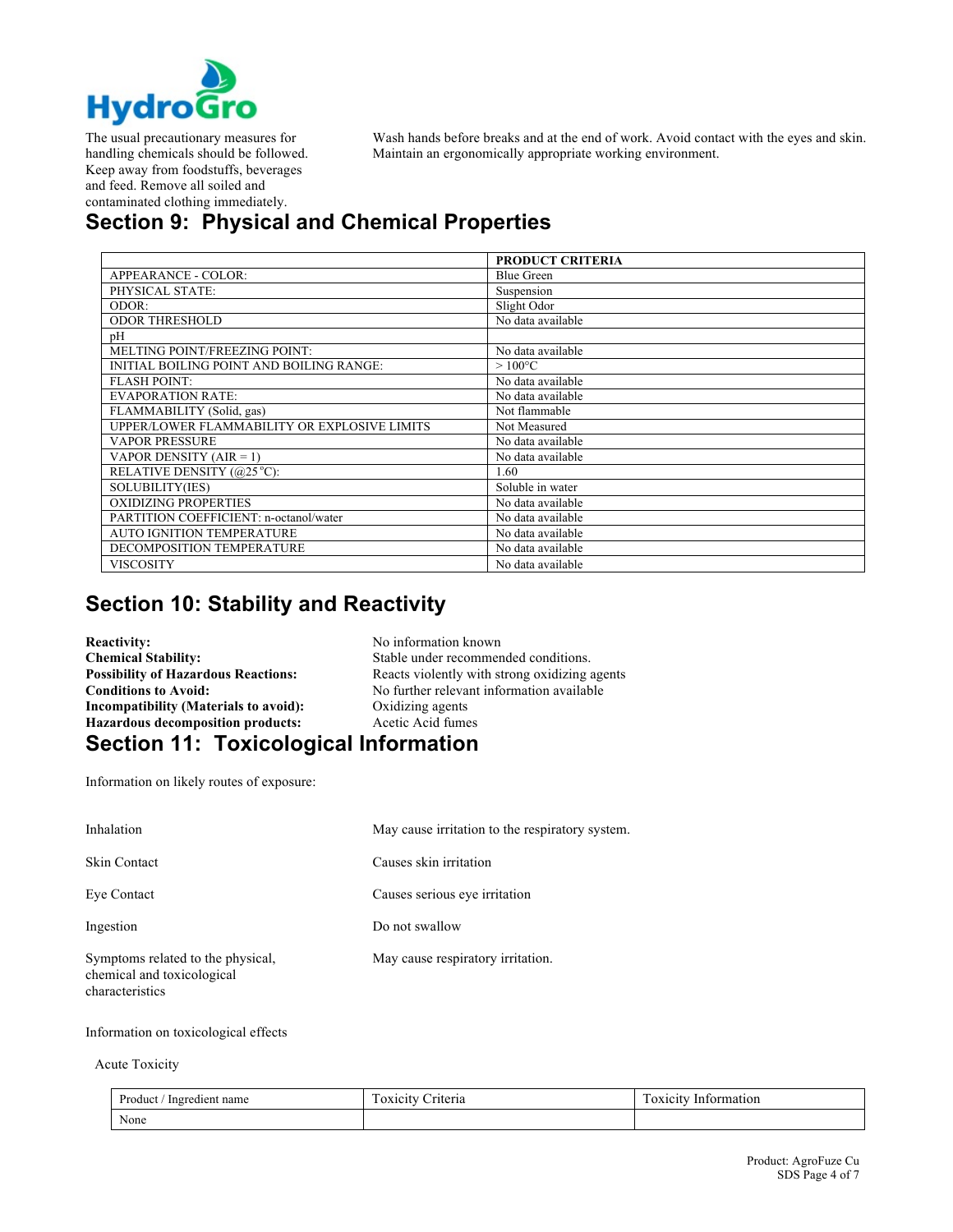

| Skin corrosion/irritation                                                      | May cause skin irritation                                                                                                  |
|--------------------------------------------------------------------------------|----------------------------------------------------------------------------------------------------------------------------|
| Serious eye damage/eye irritation                                              | May cause serious eye irritation                                                                                           |
| Respiratory or skin sensitization                                              |                                                                                                                            |
| Respiratory sensitization                                                      | Not determined                                                                                                             |
| Skin sensitization                                                             | This product is not expected to cause skin sensitization                                                                   |
| Germ cell mutagenicity                                                         | The Registry of Toxic Effects of Chemical Substances (RTECS) contains mutation data for<br>this substance                  |
| Carcinogenicity                                                                | No classification data on carcinogenic properties of this material is available from the EPA,<br>IARC, ACGIH, NTP, or OSHA |
| OSHA specifically regulated substances<br>$(29 \text{ CSR } 1910.1001 - 1050)$ | Not listed                                                                                                                 |
| US national toxicology program (NTP)<br>report on carcinogens                  | Not available                                                                                                              |
| Reproductive toxicity                                                          | No effects known                                                                                                           |
| Specific organ toxicity-single exposure                                        | No known significant effects or critical hazards                                                                           |
| Specific target organ toxicity repeated<br>exposure                            | Not classified                                                                                                             |
| Aspiration hazard                                                              | No effects known                                                                                                           |

## Section 12: Ecological Information Persistence and degradability: No information is available

Toxicity

| <b>Chemical Constituent</b>   | Result                                     | Species                                                                             | Exposure         |  |
|-------------------------------|--------------------------------------------|-------------------------------------------------------------------------------------|------------------|--|
| Copper Oxichloride            | EC50                                       | Daphnia magna (water<br>flea)                                                       | $0.5$ mg/L 48 Hr |  |
| Aquatic Toxicity              | No further relevant information available  |                                                                                     |                  |  |
| Persistence and degradability | No further relevant information available  |                                                                                     |                  |  |
| Bioaccumulative potential:    | No further relevant information available. |                                                                                     |                  |  |
| Mobility in soil:             | No further relevant information available  |                                                                                     |                  |  |
| PBT and vPvB assessment:      |                                            | PBT/vPvB assessment not available as chemical assessment not required/not conducted |                  |  |
| Other adverse effects:        | No information is available.               |                                                                                     |                  |  |

## **Section 13: Disposal Considerations**

**Waste from residues/unused products:** Follow the waste disposal requirements of your country, state, or local authorities

**Contaminated packaging:** 

.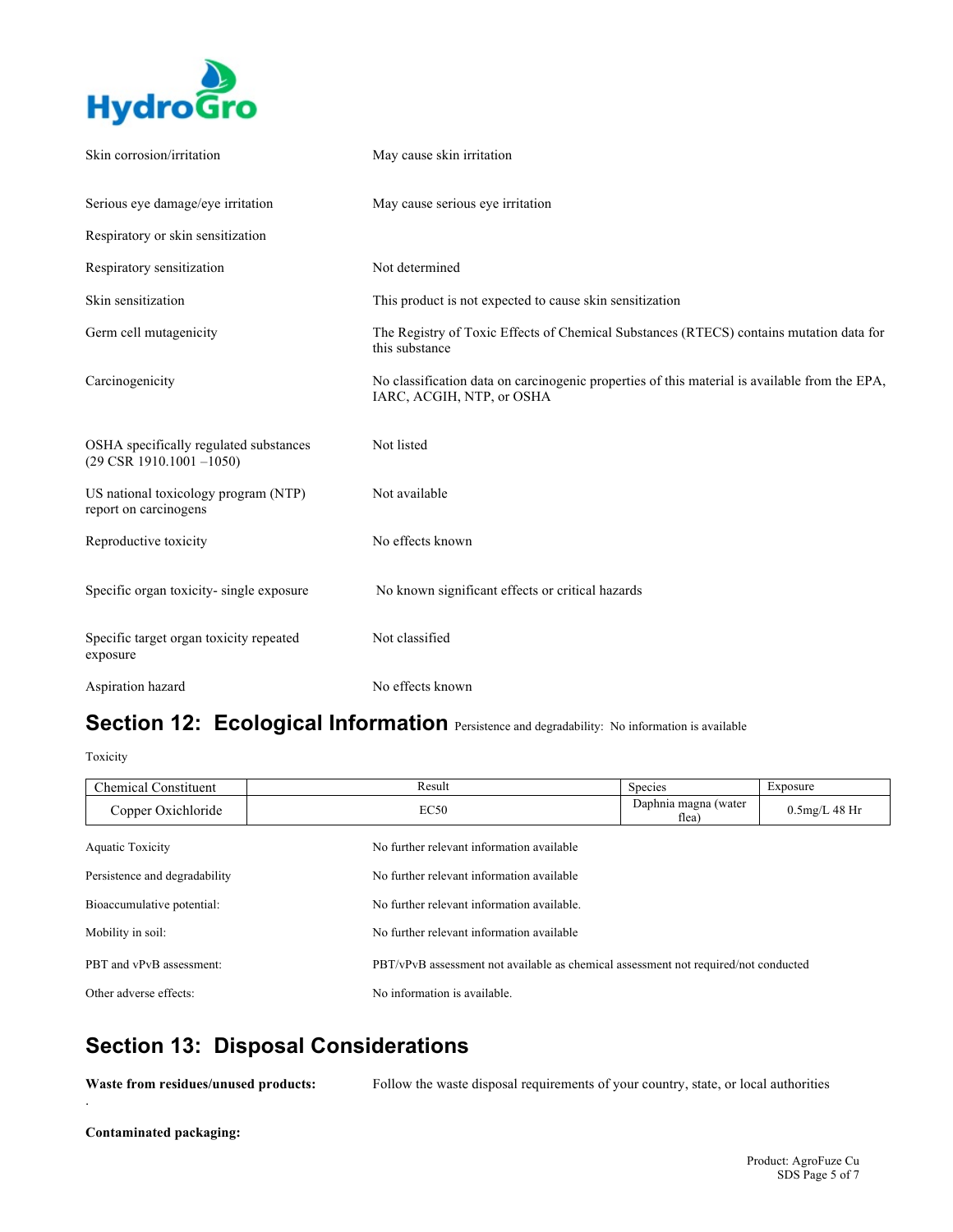

Contaminated packaging material should be disposed of as stated above for residues and unused product.

**Rinsate:** Do not dispose of rinse water containing product in a sanitary sewer system or storm water drainage system.

## **Section 14: Transport Information**

DOT

UN Number 3077<br>UN proper shipping name Envi Environmentally Hazardous substance, solid Transportation hazard class Class 9<br>Subsidiary risk N/A Subsidiary risk Packing group III Special precautions for user Read safety instructions, SDS and emergency procedures before handling ERG number N/A DOR information on packaging may be different from that listed

DOT

### **Section 15: Regulatory Information**

US Federal Regulations

TOXIC SUBSTANCE CONTROL ACT (TSCA) STATUS:

This product is in compliance with rules, regulations, and orders of TSCA. All components are either listed on the TSCA inventory or are considered exempt.

#### SUPERFUND AMENDMENTS AND REAUTHORIZATION ACT OF 1986 (SARA) TITLE III SECTION 313 SUPPLIER NOTIFICATION:

This regulation requires submission of annual reports of toxic chemical(s) that appear in section 313 of the Emergency Planning and Community Right To Know Act of 1986 and 40 CFR 372. This information must be included in all SDS's that are copied and distributed for the material.

The Section 313 toxic chemicals contained in this product are: Copper chloride, mixture with copper oxide CAS 1332-40-7 Hazards categories: Immediate Hazard –No

Delayed Hazard – No Fire Hazard – No Pressure Hazard – No Reactivity Hazard – No

SARA 302 Extremely hazardous substance

#### Not listed

SARA 311/312 Hazardous chemical

Not listed

```
SARA 313 (TRI Reporting)
```
Copper chloride, mixture with copper oxide CAS 1332-40-7

#### CALIFORNIA PROPOSITION 65:

This regulation requires a warning for California Proposition 65 chemical(s) under the statute. The California proposition 65 chemical(s) contained in this product are: substance not listed

# STATE RIGHT-TO-KNOW TOXIC SUBSTANCE OR HAZARDOUS SUBSTANCE LIST:<br>Massachusetts's hazardous substance(s): [20] None

| Massachusetts's hazardous substance(s): | None                                                     |
|-----------------------------------------|----------------------------------------------------------|
| Pennsylvania                            | Copper chloride, mixture with copper oxide CAS 1332-40-7 |
| New Jersey                              | Copper chloride, mixture with copper oxide CAS 1332-40-7 |

#### CANADA:

WHMIS-2015: This SDS is in compliance with WHMIS 2015 (HPR / new HPA).

#### EUROPEAN UNION:

This product has been reviewed for compliance with the following European Community Directives: REACH 1907/2006; Regulation (EC) No 1272/2008 on classification, labeling, and packaging (CLP) of substances and mixtures.